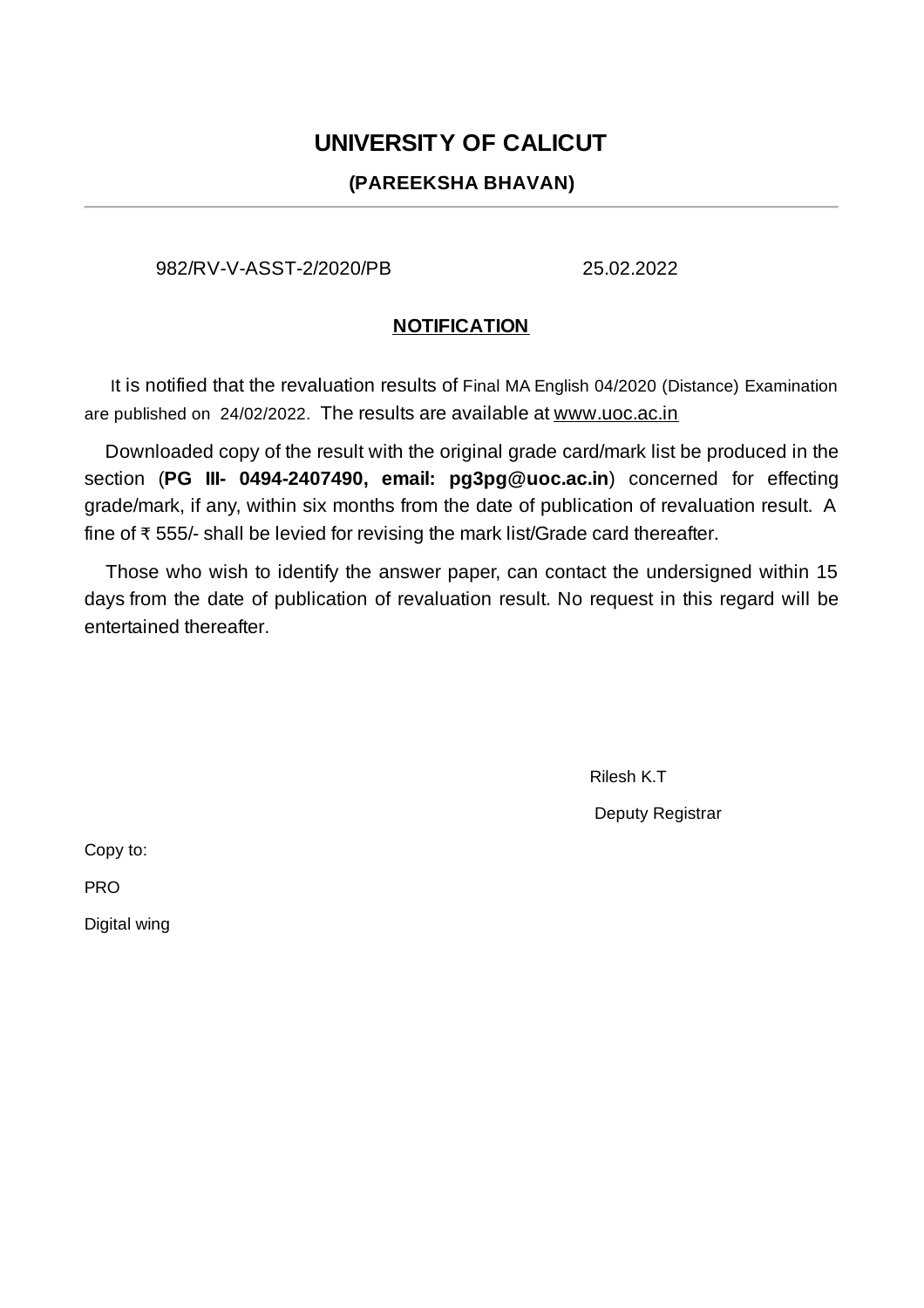| Revaluation Results of Final Year MA English (Distance) 04/2020 Examination |                        |                              |                                                                                          |                        |           |
|-----------------------------------------------------------------------------|------------------------|------------------------------|------------------------------------------------------------------------------------------|------------------------|-----------|
| SI <sub>No</sub>                                                            | Register<br>Number     | Name                         | Paper                                                                                    | <b>Status</b>          |           |
| $\mathbf 1$                                                                 |                        | DVAQDEG028 AMMINI KUTTY. M   | THE ENGLISH<br><b>LANGUAGE: ITS HISTORY</b><br><b>AND STRUCTURE</b>                      | No Change              |           |
|                                                                             |                        |                              | <b>AMERICAN LITERATURE</b>                                                               | No Change              |           |
| 2                                                                           | DVAQDEG110 SARANYA.K   |                              | AMERICAN LITERATURE                                                                      | 39                     | Change    |
| 3                                                                           | DVARDEG012 AFSAL, P.V. |                              | THE ENGLISH<br><b>LANGUAGE: ITS HISTORY</b><br>AND STRUCTURE                             | 27                     | Change    |
|                                                                             |                        |                              | <b>AMERICAN LITERATURE</b>                                                               | 31                     | Change    |
|                                                                             | DVARDEG021 GOKUL. V    |                              | <b>BRITISH LITERATURE</b><br>SURVEY: 1940 TO THE<br><b>PRESENT</b>                       |                        | No Change |
| 4                                                                           |                        |                              | THE ENGLISH<br><b>LANGUAGE: ITS HISTORY</b><br><b>AND STRUCTURE</b>                      | 54                     | Change    |
|                                                                             |                        |                              | <b>AMERICAN LITERATURE</b>                                                               | 30                     | Change    |
|                                                                             |                        |                              | <b>EUROPEAN FICTION</b>                                                                  |                        | No Change |
|                                                                             |                        |                              | <b>FEMINIST WRITING</b>                                                                  | 46                     | Change    |
| 5                                                                           |                        | DVARDEG043 RATHEESH. K       | <b>BRITISH LITERATURE</b><br>SURVEY: 1940 TO THE<br><b>PRESENT</b>                       | No Change              |           |
|                                                                             | DVARDEG051 SHIBIN. V   |                              | <b>LINGUISTICS</b><br><b>BRITISH LITERATURE</b><br>SURVEY: 1940 TO THE<br><b>PRESENT</b> | No Change<br>No Change |           |
| 6                                                                           |                        |                              | AMERICAN LITERATURE                                                                      | No Change              |           |
|                                                                             |                        |                              | <b>EUROPEAN FICTION</b>                                                                  | No Change              |           |
|                                                                             |                        |                              | <b>LINGUISTICS</b>                                                                       | No Change              |           |
| $\overline{7}$                                                              |                        | DVARDEG061 AMALARANI MICHAEL | <b>EUROPEAN FICTION</b>                                                                  | No Change              |           |
| 8                                                                           | DVARDEG183 NEATHA P    |                              | THE ENGLISH<br>LANGUAGE: ITS HISTORY<br>AND STRUCTURE                                    | No Change              |           |
|                                                                             |                        |                              | <b>LINGUISTICS</b>                                                                       | No Change              |           |
| 9                                                                           | DVARDEG223 RYSHAD. T   |                              | <b>BRITISH LITERATURE</b><br>SURVEY: 1940 TO THE<br><b>PRESENT</b>                       | No Change              |           |
|                                                                             |                        |                              | <b>AMERICAN LITERATURE</b>                                                               | 39                     | Change    |
| 10                                                                          | DVARDEG308 ANJALI.T    |                              | <b>LINGUISTICS</b>                                                                       | 32                     | Change    |
| 11                                                                          |                        | DVASDEG015 NISHADALI .T      | <b>BRITISH LITERATURE</b><br>SURVEY: 1940 TO THE<br><b>PRESENT</b>                       | No Change              |           |
|                                                                             |                        |                              | THE ENGLISH<br><b>LANGUAGE: ITS HISTORY</b><br><b>AND STRUCTURE</b>                      | 32                     | Change    |
|                                                                             |                        |                              | <b>AMERICAN LITERATURE</b>                                                               | 38                     | Change    |
|                                                                             |                        |                              | <b>EUROPEAN FICTION</b>                                                                  |                        | No Change |
| 12                                                                          | DVASDEG032 ANJI. K.M   |                              | <b>AMERICAN LITERATURE</b>                                                               | 37                     | Change    |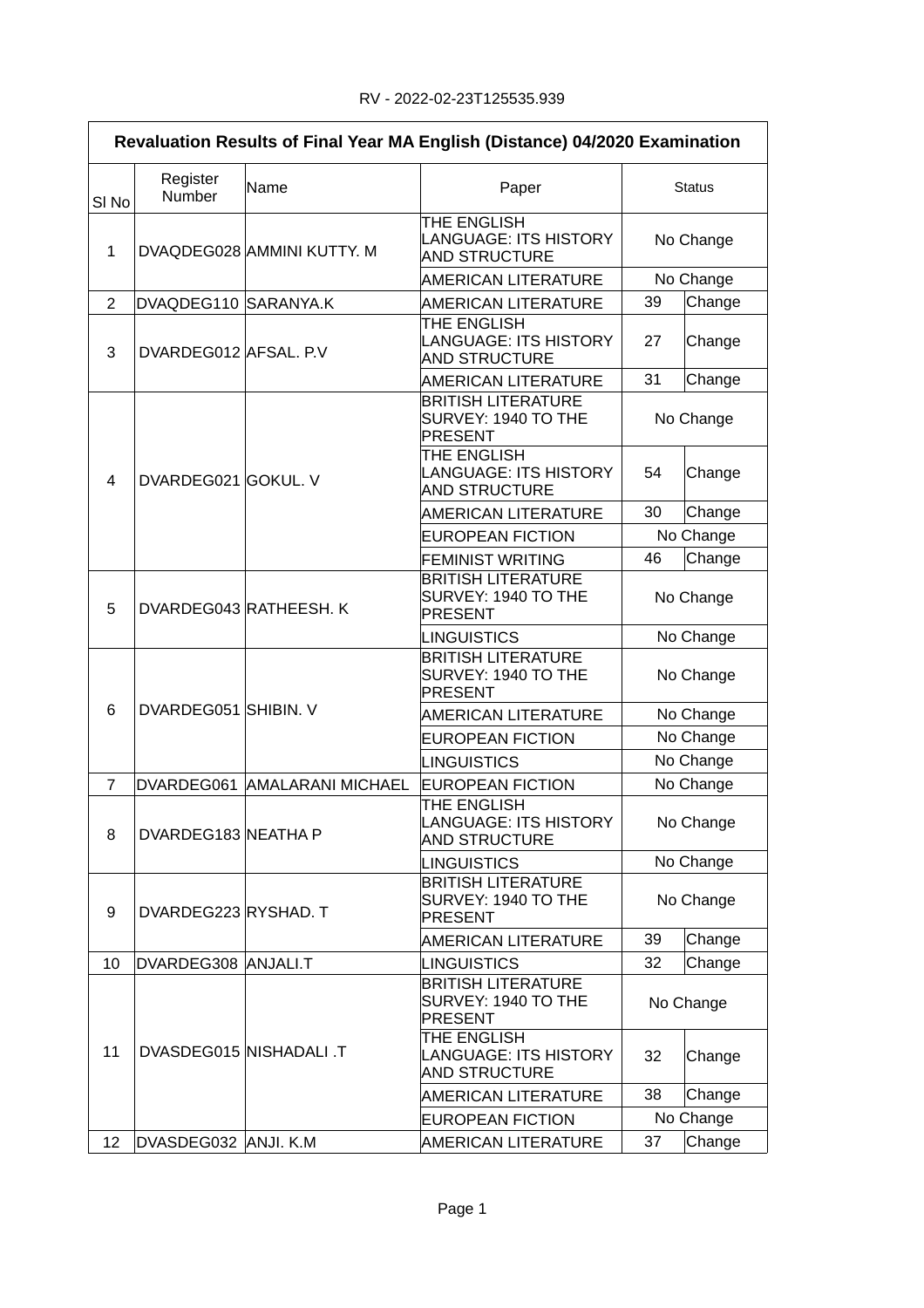|    | DVASDEG053 DIVYA. V     |                                | <b>BRITISH LITERATURE</b><br>SURVEY: 1940 TO THE<br><b>PRESENT</b>  | No Change    |           |
|----|-------------------------|--------------------------------|---------------------------------------------------------------------|--------------|-----------|
| 13 |                         |                                | THE ENGLISH<br><b>LANGUAGE: ITS HISTORY</b><br><b>AND STRUCTURE</b> | 64           | Change    |
|    |                         |                                | EUROPEAN FICTION                                                    | 59           | Change    |
| 14 | DVASDEG062 HABEEBA M    |                                | <b>AMERICAN LITERATURE</b>                                          |              | No Change |
|    |                         |                                | <b>EUROPEAN FICTION</b>                                             |              | No Change |
| 15 | DVASDEG071 JASMIN. K.K. |                                | <b>BRITISH LITERATURE</b><br>SURVEY: 1940 TO THE<br><b>PRESENT</b>  | No Change    |           |
|    |                         |                                | EUROPEAN FICTION                                                    | 53           | Change    |
|    |                         |                                | <b>FEMINIST WRITING</b>                                             |              | No Change |
|    |                         |                                | <b>BRITISH LITERATURE</b><br>SURVEY: 1940 TO THE<br><b>PRESENT</b>  | 47           | Change    |
| 16 | DVASDEG072 JESEELA.P    |                                | THE ENGLISH<br><b>LANGUAGE: ITS HISTORY</b><br><b>AND STRUCTURE</b> | 42           | Change    |
|    |                         |                                | <b>AMERICAN LITERATURE</b>                                          | 33           | Change    |
|    |                         |                                | <b>EUROPEAN FICTION</b>                                             | No Change    |           |
|    |                         |                                | <b>LINGUISTICS</b>                                                  |              | No Change |
|    | DVASDEG073 JJJNA A      |                                | <b>BRITISH LITERATURE</b><br>SURVEY: 1940 TO THE<br><b>PRESENT</b>  | 50           | Change    |
| 17 |                         |                                | THE ENGLISH<br><b>LANGUAGE: ITS HISTORY</b><br><b>AND STRUCTURE</b> | 65           | Change    |
|    |                         |                                | <b>AMERICAN LITERATURE</b>                                          | 40           | Change    |
|    |                         |                                | <b>EUROPEAN FICTION</b>                                             |              | No Change |
|    |                         |                                | <b>LINGUISTICS</b>                                                  | 56           | Change    |
|    |                         |                                | <b>BRITISH LITERATURE</b><br>SURVEY: 1940 TO THE<br><b>PRESENT</b>  | No Change    |           |
| 18 |                         | DVASDEG086 NASEERA. O.P        | THE ENGLISH<br><b>LANGUAGE: ITS HISTORY</b><br><b>AND STRUCTURE</b> | 57<br>Change |           |
|    |                         |                                | <b>AMERICAN LITERATURE</b>                                          | 46           | Change    |
|    |                         |                                | EUROPEAN FICTION                                                    | 63           | Change    |
|    |                         |                                | <b>TEACHING OF ENGLISH</b>                                          |              | No Change |
| 19 |                         | DVASDEG097 SAFEELA NASRIN. C.K | <b>BRITISH LITERATURE</b><br>SURVEY: 1940 TO THE<br><b>PRESENT</b>  | 34           | Change    |
|    |                         |                                | THE ENGLISH<br><b>LANGUAGE: ITS HISTORY</b><br><b>AND STRUCTURE</b> | 47           | Change    |
|    |                         |                                | <b>AMERICAN LITERATURE</b>                                          | 27           | Change    |
|    |                         |                                | EUROPEAN FICTION                                                    | No Change    |           |
|    |                         |                                | <b>LINGUISTICS</b>                                                  | No Change    |           |
|    |                         |                                | <b>AMERICAN LITERATURE</b>                                          | 55           | Change    |
| 20 | DVASDEG100 SAJINA. N    |                                | <b>LINGUISTICS</b>                                                  |              | No Change |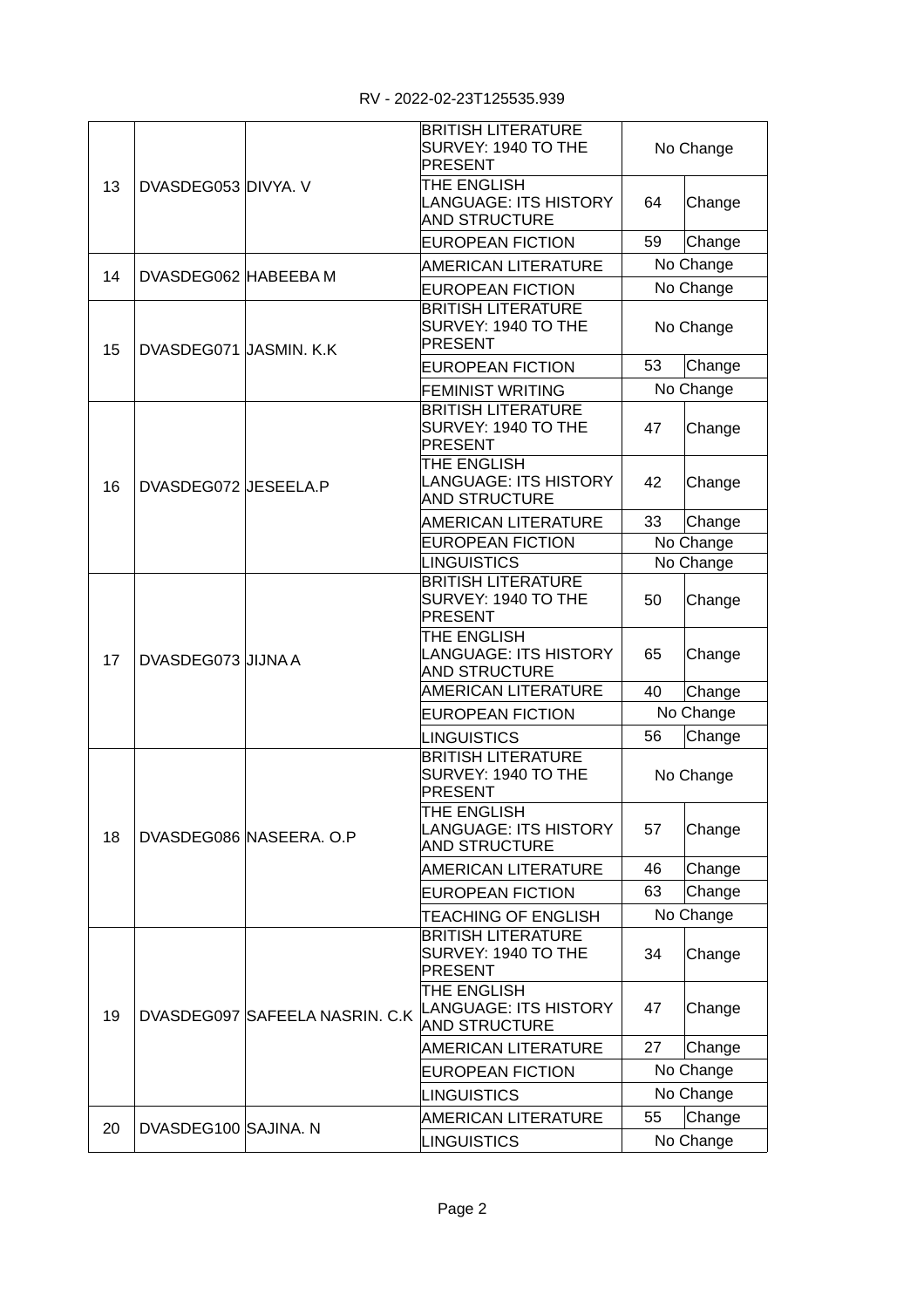|    |                         |                                      | <b>BRITISH LITERATURE</b><br>SURVEY: 1940 TO THE<br><b>PRESENT</b>  | No Change |           |
|----|-------------------------|--------------------------------------|---------------------------------------------------------------------|-----------|-----------|
| 21 |                         | DVASDEG108 SHERIN SHAHANA. V         | THE ENGLISH<br><b>LANGUAGE: ITS HISTORY</b><br><b>AND STRUCTURE</b> | 64        | Change    |
|    |                         |                                      | <b>AMERICAN LITERATURE</b>                                          | 43        | Change    |
|    |                         |                                      | <b>LINGUISTICS</b>                                                  |           | No Change |
|    |                         |                                      | <b>BRITISH LITERATURE</b><br>SURVEY: 1940 TO THE<br><b>PRESENT</b>  | 44        | Change    |
| 22 | DVASDEG122 SRUTHI. V    |                                      | THE ENGLISH<br><b>LANGUAGE: ITS HISTORY</b><br><b>AND STRUCTURE</b> | 48        | Change    |
|    |                         |                                      | AMERICAN LITERATURE                                                 |           | No Change |
|    |                         |                                      | <b>EUROPEAN FICTION</b>                                             | 50        | Change    |
|    |                         |                                      | <b>FEMINIST WRITING</b>                                             |           | No Change |
| 23 |                         | DVASDEG125 THASLIYA NAJEEB           | <b>BRITISH LITERATURE</b><br>SURVEY: 1940 TO THE<br><b>PRESENT</b>  |           | No Change |
|    |                         |                                      | AMERICAN LITERATURE                                                 | 52        | Change    |
| 24 | DVASDEG131              | <b>VIDHISHA C</b>                    | <b>AMERICAN LITERATURE</b>                                          |           | No Change |
|    |                         | <b>BALAKRISHNAN</b>                  | <b>EUROPEAN FICTION</b>                                             |           | No Change |
| 25 | DVASDEG139 MALAVIKA M   |                                      | <b>BRITISH LITERATURE</b><br>SURVEY: 1940 TO THE<br><b>PRESENT</b>  | No Change |           |
| 26 | DVASDEG141 PRASEENA.U   |                                      | THE ENGLISH<br><b>LANGUAGE: ITS HISTORY</b><br><b>AND STRUCTURE</b> | 37        | Change    |
| 27 | MDARDEG082 HARITHA. V.P |                                      | <b>BRITISH LITERATURE</b><br>SURVEY: 1940 TO THE<br><b>PRESENT</b>  | No Change |           |
| 28 | MDASDEG007              | <b>MUHAMMAD</b><br><b>PILANDOTTA</b> | <b>BRITISH LITERATURE</b><br>SURVEY: 1940 TO THE<br><b>PRESENT</b>  | No Change |           |
|    |                         |                                      | <b>LINGUISTICS</b>                                                  | 28        | Change    |
| 29 |                         | MDASDEG013 AJINA JAYARAJAN J.S       | <b>BRITISH LITERATURE</b><br>SURVEY: 1940 TO THE<br><b>PRESENT</b>  | No Change |           |
|    |                         |                                      | <b>EUROPEAN FICTION</b>                                             | No Change |           |
|    |                         |                                      | <b>LINGUISTICS</b>                                                  | No Change |           |
| 30 | MDASDEG021 ANAGHA.P     |                                      | <b>LINGUISTICS</b>                                                  | 32        | Change    |
|    |                         |                                      | <b>BRITISH LITERATURE</b><br>SURVEY: 1940 TO THE<br><b>PRESENT</b>  | 59        | Change    |
| 31 |                         | MDASDEG032 ARDRA CHITHRAN A          | THE ENGLISH<br><b>LANGUAGE: ITS HISTORY</b><br><b>AND STRUCTURE</b> | No Change |           |
|    |                         |                                      | <b>LINGUISTICS</b>                                                  | 24        | Change    |
|    |                         |                                      | <b>BRITISH LITERATURE</b><br>SURVEY: 1940 TO THE<br><b>PRESENT</b>  | 61        | Change    |
| 32 |                         | MDASDEG042 AYANA V NAIR              | THE ENGLISH<br><b>LANGUAGE: ITS HISTORY</b><br><b>AND STRUCTURE</b> | No Change |           |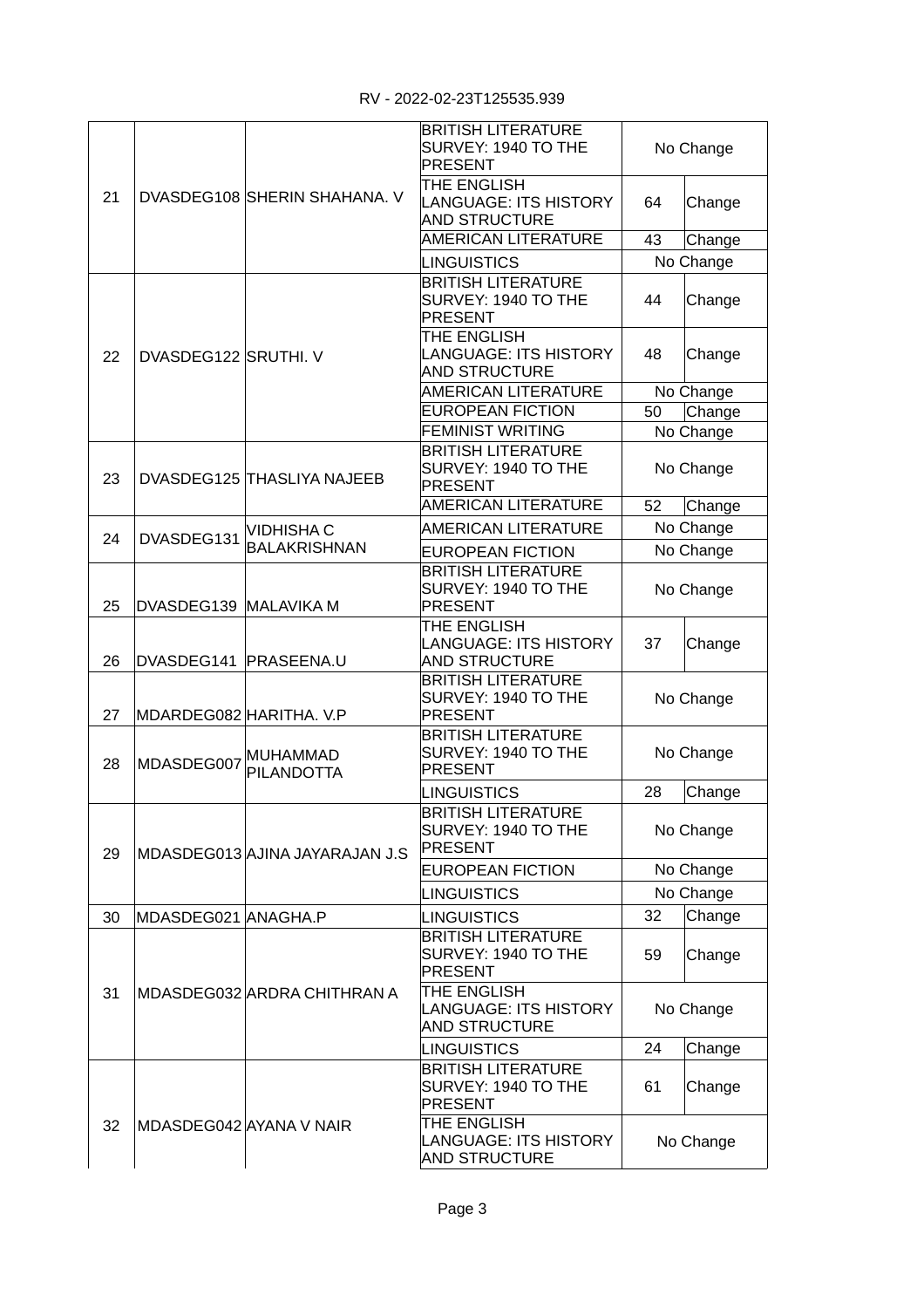|    |                         |                              | <b>LINGUISTICS</b>                                                  | No Change |           |
|----|-------------------------|------------------------------|---------------------------------------------------------------------|-----------|-----------|
| 33 |                         | MDASDEG054 NANDITHA.P.N      | THE ENGLISH<br><b>LANGUAGE: ITS HISTORY</b><br><b>AND STRUCTURE</b> | No Change |           |
| 34 |                         | MDASDEG081 ANJU CHANDRAN N P | <b>AMERICAN LITERATURE</b>                                          | No Change |           |
|    |                         |                              | <b>LINGUISTICS</b>                                                  |           | No Change |
| 35 |                         | OTASDEG032 SUMAYATH M A      | <b>BRITISH LITERATURE</b><br>SURVEY: 1940 TO THE<br><b>PRESENT</b>  | No Change |           |
|    |                         |                              | <b>AMERICAN LITERATURE</b>                                          | 49        | Change    |
| 36 |                         | PMARDEG037 JASEENA CHOLAKKAL | <b>BRITISH LITERATURE</b><br>SURVEY: 1940 TO THE<br><b>PRESENT</b>  | No Change |           |
|    |                         |                              | <b>AMERICAN LITERATURE</b>                                          |           | No Change |
|    |                         |                              | EUROPEAN FICTION                                                    | 45        | Change    |
|    | PMARDEG047 NAJLA, M     |                              | <b>BRITISH LITERATURE</b><br>SURVEY: 1940 TO THE<br><b>PRESENT</b>  |           | No Change |
| 37 |                         |                              | THE ENGLISH<br><b>LANGUAGE: ITS HISTORY</b><br><b>AND STRUCTURE</b> | No Change |           |
|    |                         |                              | <b>AMERICAN LITERATURE</b>                                          | 62        | Change    |
|    |                         |                              | <b>EUROPEAN FICTION</b>                                             | 54        | Change    |
|    |                         |                              | <b>LINGUISTICS</b>                                                  |           | No Change |
| 38 | PMARDEG076 JAITHRA .A.M |                              | <b>BRITISH LITERATURE</b><br>SURVEY: 1940 TO THE<br><b>PRESENT</b>  | No Change |           |
|    |                         |                              | <b>EUROPEAN FICTION</b>                                             |           | No Change |
| 39 | PMASDEG010 SHAKIR.P.M   |                              | <b>BRITISH LITERATURE</b><br>SURVEY: 1940 TO THE<br><b>PRESENT</b>  | 55        | Change    |
|    |                         |                              | THE ENGLISH<br><b>LANGUAGE: ITS HISTORY</b><br><b>AND STRUCTURE</b> | 51        | Change    |
|    |                         |                              | <b>AMERICAN LITERATURE</b>                                          | 41        | Change    |
|    |                         |                              | <b>EUROPEAN FICTION</b>                                             | 50        | Change    |
|    |                         |                              | <b>LINGUISTICS</b>                                                  |           | No Change |
| 40 |                         |                              | <b>BRITISH LITERATURE</b><br>SURVEY: 1940 TO THE<br><b>PRESENT</b>  | No Change |           |
|    | PMASDEG012 AISHABI. P   |                              | THE ENGLISH<br><b>LANGUAGE: ITS HISTORY</b><br><b>AND STRUCTURE</b> | 40        | Change    |
|    |                         |                              | <b>AMERICAN LITERATURE</b>                                          | 42        | Change    |
|    |                         |                              | <b>EUROPEAN FICTION</b>                                             | 54        | Change    |
|    |                         |                              | <b>LINGUISTICS</b>                                                  |           | No Change |
| 41 |                         | PMASDEG034 JASEERA. M        | THE ENGLISH<br><b>LANGUAGE: ITS HISTORY</b><br><b>AND STRUCTURE</b> | 63        | Change    |
|    |                         |                              | <b>AMERICAN LITERATURE</b>                                          |           | No Change |
|    |                         |                              | <b>EUROPEAN FICTION</b>                                             | 48        | Change    |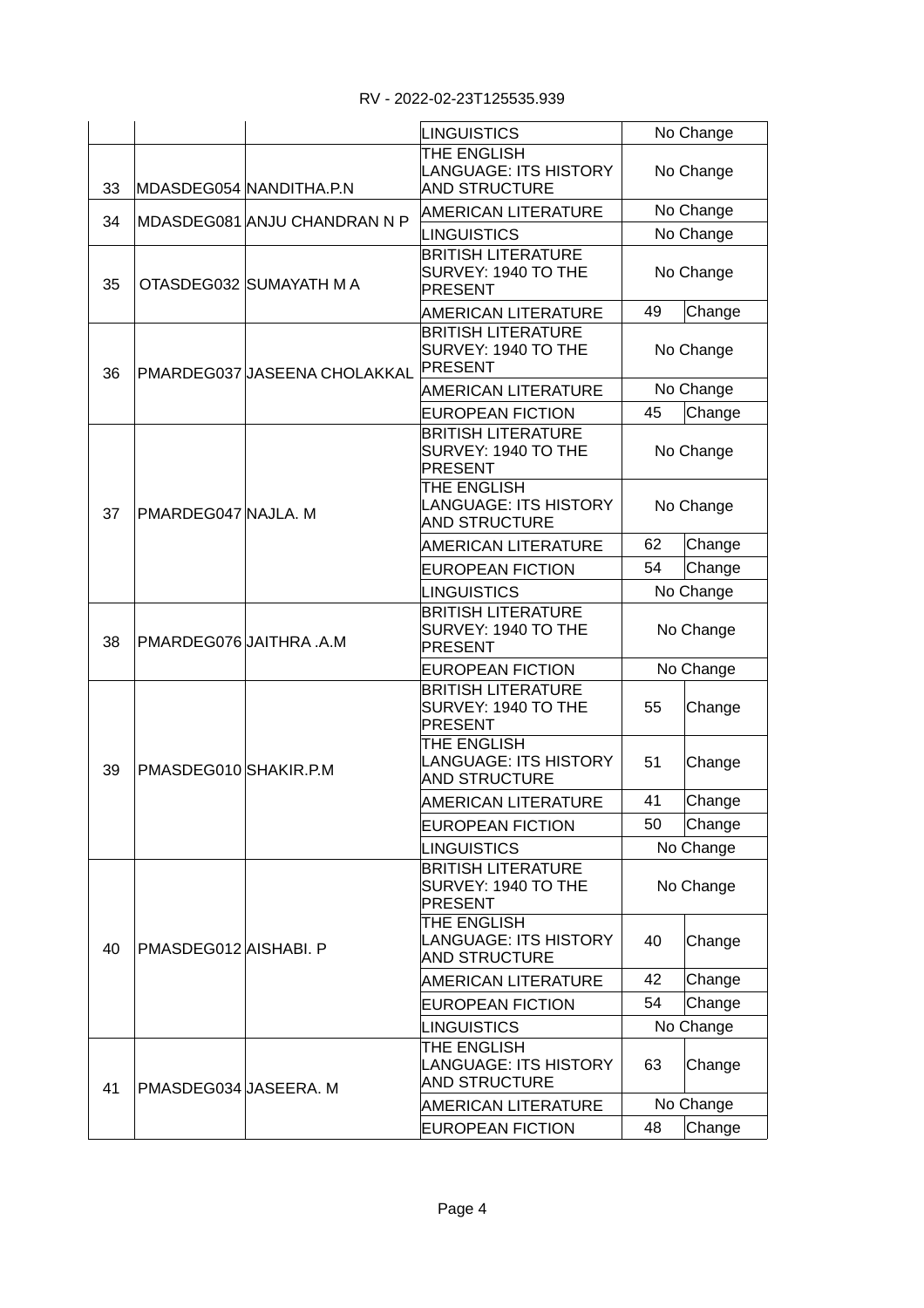|    |                        | PMASDEG037 MUHASINA. N.K   | <b>BRITISH LITERATURE</b><br>SURVEY: 1940 TO THE<br><b>PRESENT</b>  | No Change |           |
|----|------------------------|----------------------------|---------------------------------------------------------------------|-----------|-----------|
| 42 |                        |                            | THE ENGLISH<br><b>LANGUAGE: ITS HISTORY</b><br><b>AND STRUCTURE</b> | 57        | Change    |
|    |                        |                            | <b>EUROPEAN FICTION</b>                                             |           | No Change |
| 43 | PMASDEG040             | NASHIDHA JASMIN.           | <b>AMERICAN LITERATURE</b>                                          |           | No Change |
|    |                        | M.T.                       | <b>EUROPEAN FICTION</b>                                             | 41        | Change    |
| 44 | PMASDEG045 RAJI.P      |                            | <b>AMERICAN LITERATURE</b>                                          | No Change |           |
|    |                        |                            | <b>EUROPEAN FICTION</b>                                             |           | No Change |
| 45 |                        | PMASDEG048 RASMITHA M P    | <b>EUROPEAN FICTION</b>                                             | 36        | Change    |
| 46 |                        | PMASDEG054 ROSHNI UMMANATH | EUROPEAN FICTION                                                    | 19        | Change    |
| 47 |                        | PMASDEG063 SHAHEEDA.T      | <b>BRITISH LITERATURE</b><br>SURVEY: 1940 TO THE<br><b>PRESENT</b>  | 67        | Change    |
|    |                        |                            | <b>ENGLISH FOR</b><br><b>COMMUNICATION</b>                          | No Change |           |
| 48 |                        | PMASDEG065 SHAMEENA.C      | AMERICAN LITERATURE                                                 | 24        | Change    |
| 49 |                        | PMASDEG068 SUJANA. T       | THE ENGLISH<br><b>LANGUAGE: ITS HISTORY</b><br><b>AND STRUCTURE</b> | No Change |           |
|    |                        |                            | EUROPEAN FICTION                                                    | 39        | Change    |
|    |                        |                            | <b>LINGUISTICS</b>                                                  |           | No Change |
| 50 | PMASDEG075 FALEELA.A   |                            | <b>EUROPEAN FICTION</b>                                             | 41        | Change    |
|    |                        |                            | <b>AMERICAN LITERATURE</b>                                          | No Change |           |
| 51 |                        | PMASDEG077 UMMUL VAHIDA. K | <b>EUROPEAN FICTION</b>                                             | 50        | Change    |
|    | THAQDEG143 SAJINA. M.A |                            | <b>BRITISH LITERATURE</b><br>SURVEY: 1940 TO THE<br><b>PRESENT</b>  | 59        | Change    |
| 52 |                        |                            | THE ENGLISH<br><b>LANGUAGE: ITS HISTORY</b><br><b>AND STRUCTURE</b> | 50        | Change    |
|    |                        |                            | <b>AMERICAN LITERATURE</b>                                          | No Change |           |
|    |                        |                            | <b>EUROPEAN FICTION</b>                                             | 46        | Change    |
|    |                        |                            | <b>LINGUISTICS</b>                                                  |           | No Change |
| 53 | THASDEG016 ALPIYA .V.B |                            | <b>AMERICAN LITERATURE</b>                                          | 56        | Change    |
| 54 | THASDEG039             | ASWATHI SREEDHARAN.        | <b>BRITISH LITERATURE</b><br>SURVEY: 1940 TO THE<br><b>PRESENT</b>  | 70        | Change    |
|    |                        |                            | <b>AMERICAN LITERATURE</b>                                          | 49        | Change    |
| 55 |                        | THASDEG055 DHANYA.P.S      | <b>BRITISH LITERATURE</b><br>SURVEY: 1940 TO THE<br><b>PRESENT</b>  | No Change |           |
|    |                        |                            | THE ENGLISH<br><b>LANGUAGE: ITS HISTORY</b><br><b>AND STRUCTURE</b> | No Change |           |
|    |                        |                            | <b>AMERICAN LITERATURE</b>                                          |           | No Change |
|    |                        |                            | <b>EUROPEAN FICTION</b>                                             | 43        | Change    |
|    |                        |                            | <b>LINGUISTICS</b>                                                  |           | No Change |
| 56 |                        | THASDEG058 DINCY PAULSON C | <b>AMERICAN LITERATURE</b>                                          |           | No Change |